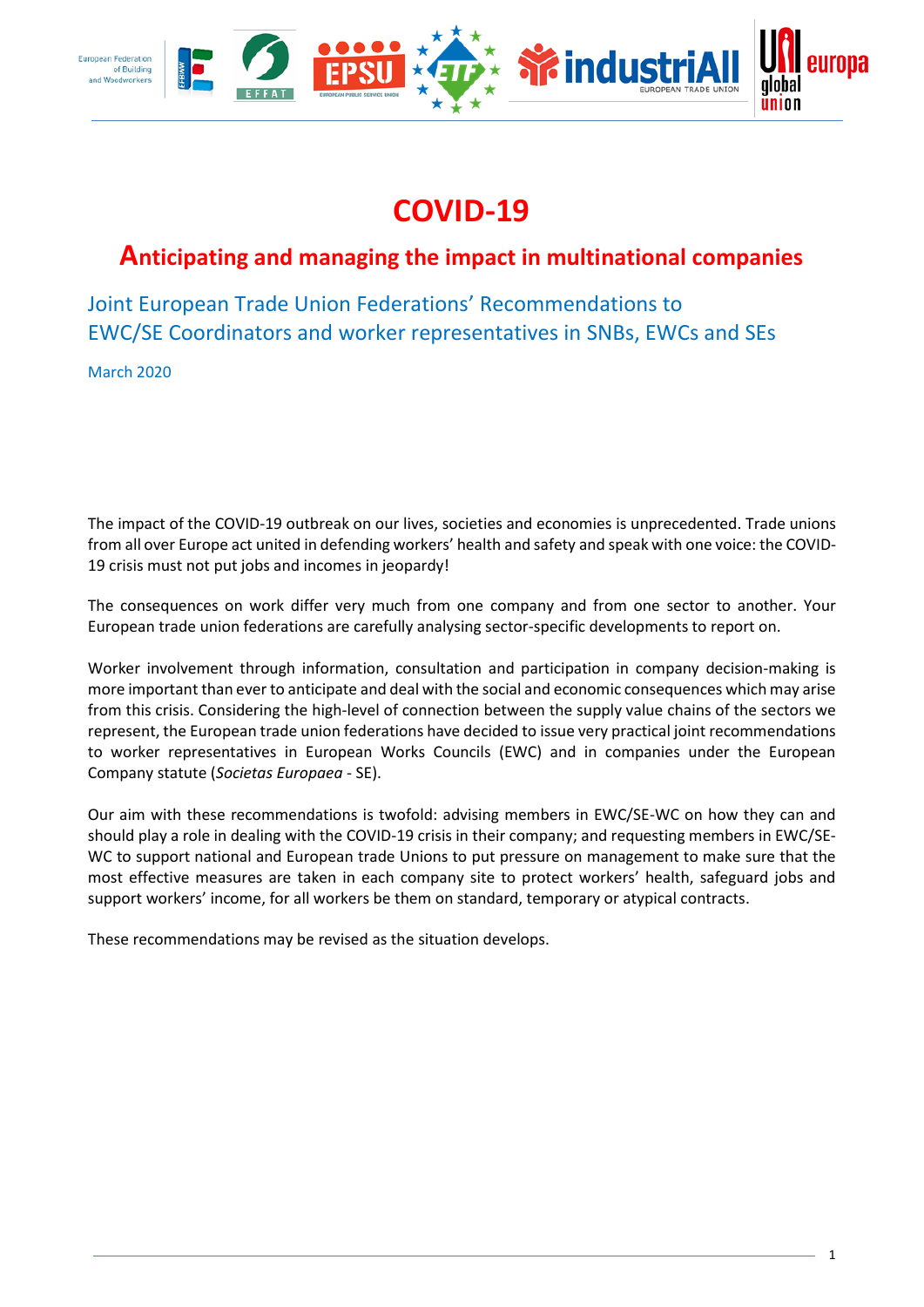

#### **Recommendation #1**

#### **Postpone annual/ordinary and negotiation meetings**

Should your management wish to cancel the meeting of your Special Negotiation Body (SNB), of your European Works Council (EWC) or of the Works Council of your European Company (SE-WC); or should management propose to hold the meeting remotely via videoconferencing

=>Call instead for the meeting to be postponed and take place physically as soon as possible after the COVID-19 crisis is over

This recommendation applies equally to your ordinary plenary EWC/SE-WC meeting(s), to meetings of EWC/SE-WC working groups/committees, to EWC/SE-WC training seminars and to any meeting aimed at (re- ) negotiating your EWC/SE agreement. This recommendation aims to ensure that videoconferencing does not substitute for genuine face-to-face meeting, and that management does not use the COVID-19 crisis as an excuse to call off your ordinary meetings during 2020.

**HOW?** Here is a concrete example

At Generali, the EWC Select Committee meeting planned for early March was cancelled. The Committee asked the Management to share electronic copies of the planned presentations, which they received.

At Coca-Cola European Partners, the first EWC meeting had to take place at the end of March. The meeting has been postponed and not cancelled.

At Korian, a group active in elderly care services, negotiation for the setting up of an EWC concluded end of 2019. The very first EWC meeting was planned in March 2020. It has been decided there too not to cancel but to postpone the meeting at a later date.

## **Recommendation #2 Request an online extraordinary meeting on COVID-19**

Workers' rights to information, consultation and participation do not stop because of the COVID-19 crisis, neither are the provisions of your EWC/SE-WC agreements suspended. As multinational companies may intend to adapt their operations to cope with the COVID-19 crisis, information and consultation procedures in such extraordinary circumstances must be respected. There cannot be any decision on restructuring, downsizing or job cuts without prior information, consultation and participation of worker and trade union representatives at both the European and the national level.

Although the ordinary meeting of your EWC/SE-WC can be postponed, the COVID-19 crisis is such that it can be considered an exceptional circumstance of a *de facto* transnational nature which justify calling for extraordinary meetings to inform and consult on the potential impact of the crisis on workers' interests.

The European trade union federations have always advocated for EWC/SE-WC meetings to take place faceto-face. However, physical meetings must be banned under the current circumstances to protect each other's health and stop the spread of the virus. Therefore, the European trade union federations exceptionally recommend the use of online meetings, under specific conditions to be agreed by both parties.

#### =>Request an extraordinary meeting on the COVID-19 crisis, to be held via videoconference, AFTER having set the rules for the exceptional use of online meetings

Please find in appendix a template of rules for the exceptional use of online meetings we recommend you agree with management in advance. It must be made clear that holding meetings via videoconference is limited to the COVID-19 crisis period. Adapt these rules to the specific situation of your EWC/SE-WC, especially as your EWC/SE agreement may already contain provisions governing the use of online meetings and videoconferencing.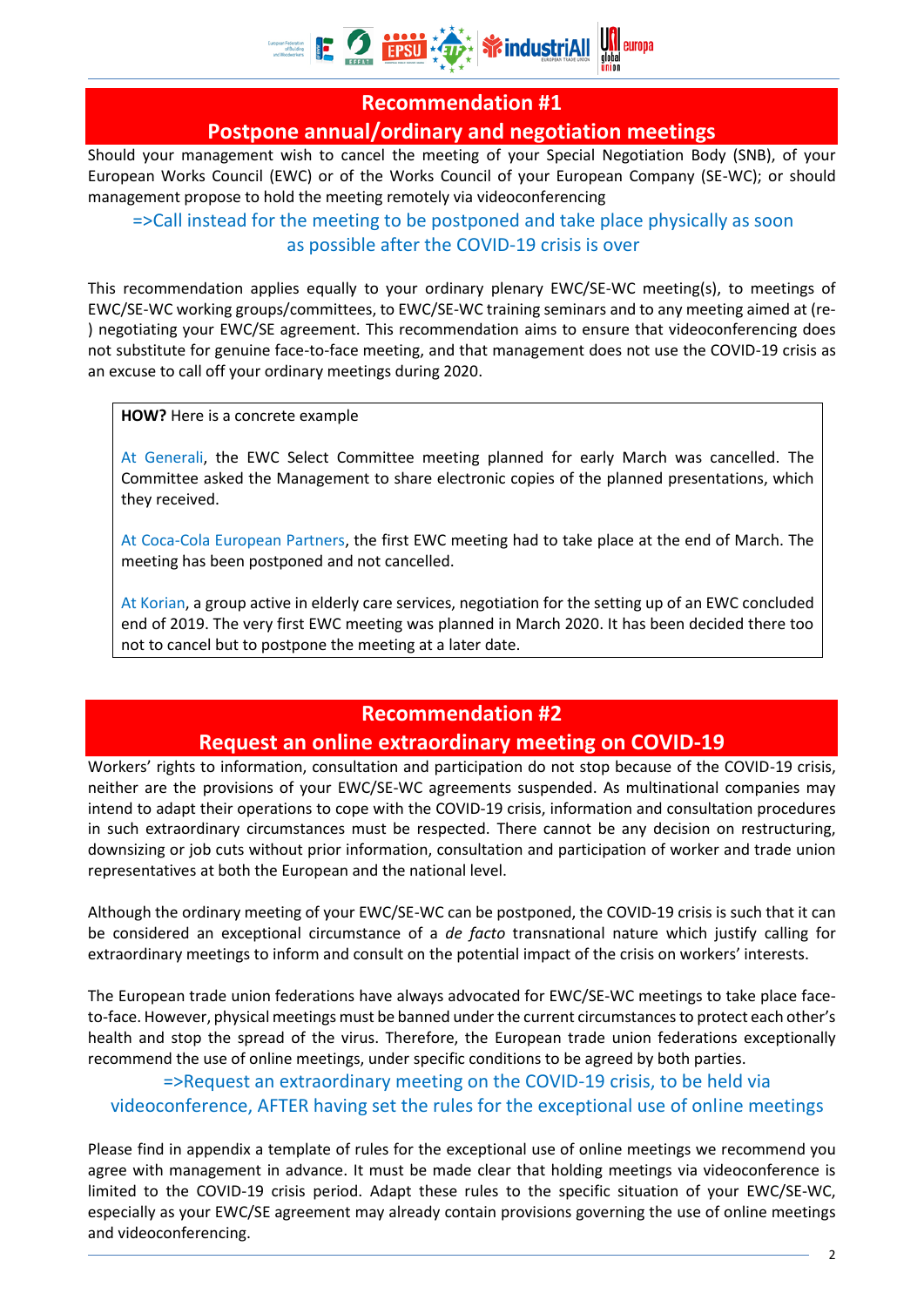**HOW?** Here is a concrete example

At Alstom, the EWC first requested an emergency update on the COVID-19 situation via a conference call with the Management, during which simultaneous interpretation in all languages was provided. Based on the information received, the EWC submitted a formal request for an extraordinary meeting.

**养industriAll** 

At Kraft Heinz, the EWC requested an extraordinary meeting and received a presentation translated in all EWC languages about the measures taken in each country to protect workers' health. A conference call took place between the EWC Select Committee and the European management leadership team including management representatives responsible for supply chains, manufacturing, health and safety and human resources.

#### **Recommendation #3**

#### **Request regular updates from management on COVID-19 in writing**

To be able to anticipate as early as possible the likely consequences of the COVID-19 crisis on jobs

#### =>Request a regular (e.g. daily) update on the situation, by asking management to send the following information in writing and per country:

- Measures taken by management or negotiated with trade unions in the company and all along its supply and subcontracting chains to protect workers' health and safety, as well as the health and safety of patients (e.g. in private health and elderly care facilities) and customers (in the service, energy, hospitality, utilities, and transport sectors, etc.)
- Measures taken in the company in case workers or their family members have a COVID-19 related illness (e.g. complement to state paid sick leave).
- Measures taken in the company and all along its supply and subcontracting chain to mitigate the potential consequences on jobs (e.g. contingency plans, short-time working schemes, extended overtime, and compensatory measures to secure workers' income)
- Measures taken by management to mitigate the consequences on business operations (e.g. shift patterns changes in production, logistic or administration; temporary plant shutdown; and alternative to supply chain disruption)
- Trends regarding employment levels
- Evolution of the economic and financial (e.g. on loans and credit) situation

**HOW?** Here are concrete examples

At Lafarge Holcim, the EWC drafted a list of questions to management, and has requested a weekly information update.

At UniCredit, the Management created a dedicated intranet page for all employees to keep them up-to-date on COVID-19 developments.

At Compass, the Management is sharing in writing regular updates with the EWC members concerning governmental restrictions (schools and restaurants closures by country) and number of workers infected and in quarantine in each country. Management also provides a clear overview of governmental measures and complementary company measures adopted with respect to sick pay arrangements, temporary cessation of work, and care of dependents, etc.

In these circumstances, the Select Committee should ensure a permanent dialogue with central management always in coordination with the EWC/SE-WC. At the same time, management must allow the Select Committee members to carry out videoconferences amongst themselves and with other EWC/SE-WC members.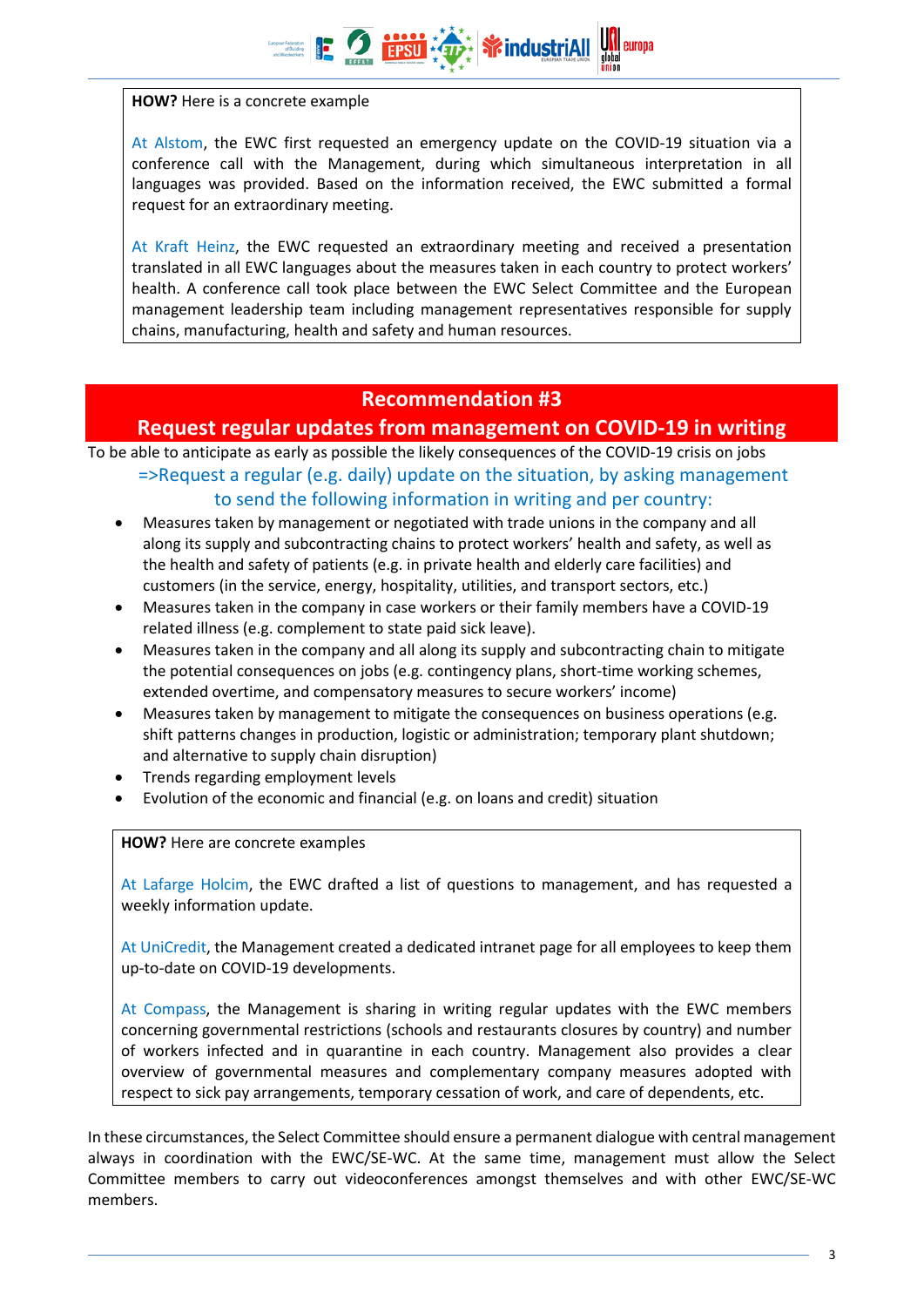

#### **Recommendation #4**

#### **Share information about the situation in each country between yourselves**

In addition to information provided by management, communication within the EWC/SE-WC and exchange of information amongst EWC/SE members is more important than ever

#### =>Ensure that every EWC/SE delegate regularly reports back on the situation in their country, including on:

- Government measures (especially full or partial lockdown, adoption of emergency legislation, bolstering temporary unemployment schemes, and state-wage compensation in case of dismissals)
- Measures taken by the social partners and/or government via bi- or tri-partite agreements at the national or sectoral level (especially agreement on working time arrangements; protocols to safeguard workers' health, and definition of the scope and nature of "crucial and essential activities")
- Measures taken at the company level either via company agreements or unilateral management decisions (e.g. protective measures for workers, social distancing measures, cleaning and disinfecting measures, temporary shutdown, topping up legal allowance to secure 100% of net salary, exceptional paid leave, extension of telework, application of measures to workers including on non-standard employment contracts, and measures applying to blue-collar/white-collars workers)
- How the trade unions and worker representatives are involved in managing the COVID-19 crisis.

#### **HOW?** Here are concrete examples

At BASF, a questionnaire has been drafted for each EWC delegate to answer (e.g. are worker representatives / trade unions in your country informed about cases of infected workers?). Answers are collected by the EWC Secretariat and feedback provided to all EWC delegates.

At Volkswagen, a regular update is sent by e-mail to members of the European and Global Works Councils. The update includes a report on the situation in all affected countries, China included.

At KBC, the EWC Select Committee is in constant communication to keep each other updated on the developing situation in each country concerned.

At Mondelez, the EWC Chair took the initiative to create an Excel document with information about the situation in each country and site. This document is regularly updated and disseminated thanks to the contributions of all EWC members.

#### **Recommendation #5**

#### **Urge management to deal with the crisis on the basis of social dialogue**

Social dialogue and collective bargaining have an essential role to play in managing this unprecedented health crisis. Invite management to engage with trade unions at the national and the local level to adopt effective measures to protect workers' health and to negotiate agreements putting in place effective measures to safeguard the employment and income of all workers. In particular, social partners must work together to reach agreements at all levels on short-time work arrangements that provide a high level of wage compensation for workers.

#### =>Remind management to engage negotiation at company level to deal with the crisis on the basis of emergency law and national/sectoral agreements

#### **HOW?** Here are concrete examples

At Safran, due to a persistent lack of social dialogue in the UK, the EWC sent a letter to the Management calling "for the immediate establishment of a specific national COVID-19 negotiating group for the UK with local trade unions and their representatives in order to find very quickly the best solutions to manage in a coordinated way the consequences at all levels".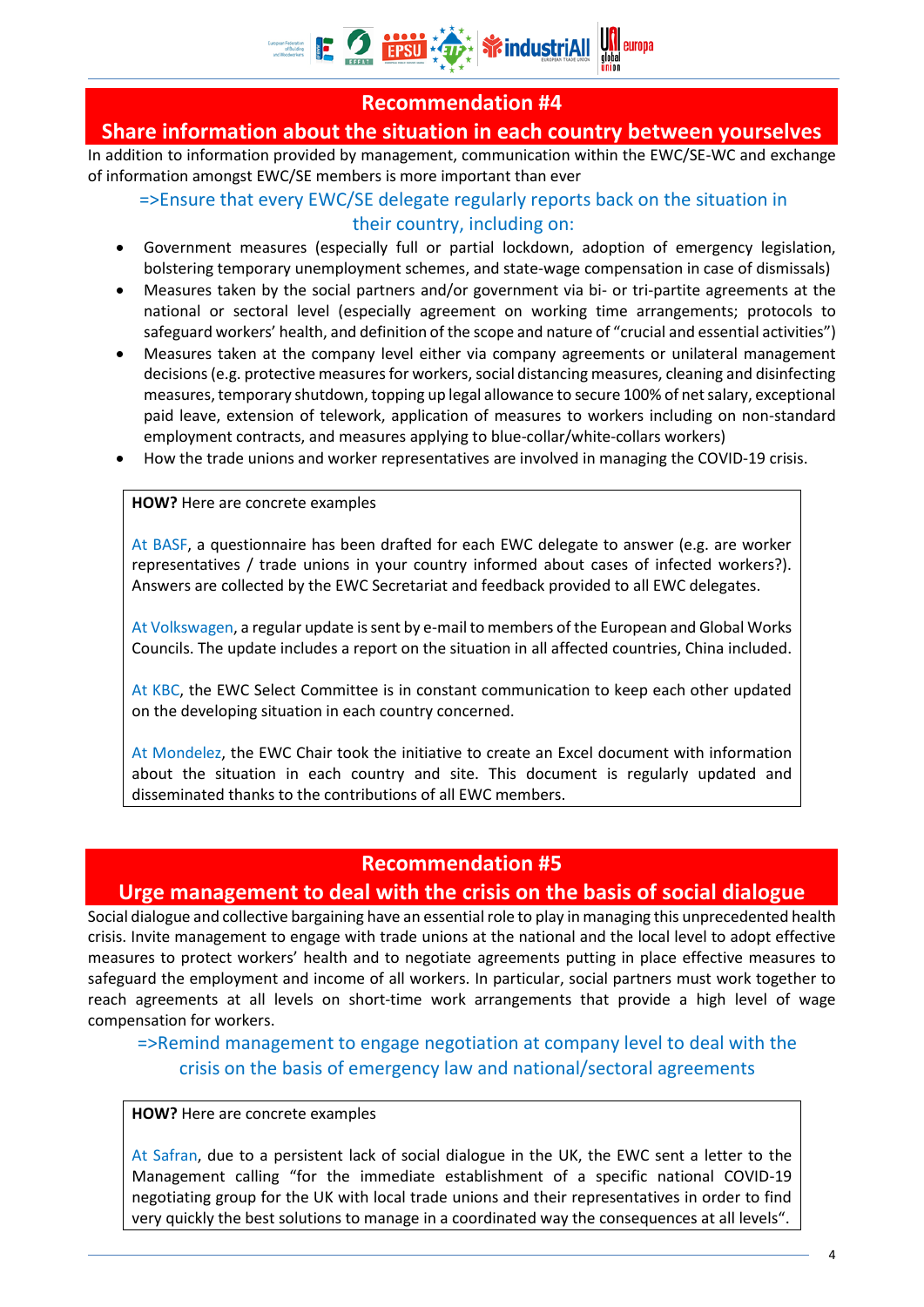# **E 2 institute \* industriall**

#### **Recommendation #6**

## **Request a physical extraordinary meeting to take place as soon as the COVID-19 crisis is over**

As soon as the outbreak is over, to ensure a socially responsible management of the consequences of the COVID-19 crisis

=>Request an extraordinary meeting at the earliest convenience to inquire about the impact of the crisis on the company operation, sites and jobs in every country

#### **Recommendation #7**

#### **Contact your European trade union federation**

If dialogue with management fails and in the event that:

- the measures adopted by your company in each country to protect workers' health, safeguard jobs and income are not sufficient,
- workers are not treated equally either because of their status (e.g. measures do not apply to temporary workers, or blue-collar workers) or their location (e.g. rules differ from one site to another, or from one country to another),
- management take advantage of the crisis to carry out collective dismissals,
- worker representatives and trade unions are excluded from decisions which may affect workers' interests.

#### =>Please contact your European trade union federation

We commit to do our utmost to support you and ensure a coordinated approach in all countries where the company operates.

We would also like to hear about good initiatives which can help colleagues in other EWCs/SEs.

=>Please inform your European trade union federation about any creative, inspiring good practice which your EWC/SE-WC has developed

Your contact persons in each European trade union federation are listed below:



### www.industriall-europe.eu

**Chantal Caron** +32 478 780 293 chantal.caron@industriall-europe.eu

**European Federation** of Building and Woodworkers

www.efbww.eu **Thilo Janssen** +32 473 13 43 27 tjanssen@efbww.eu



www.uni-europa.org

Annika Flaten +32 478 79 15 39 annika.flaten@uniglobalunion.org



www.epsu.org **Guillaume Durivaux** +32 489 39 48 91 gdurivaux@epsu.org



www.effat.org

**Enrico Somaglia** +32 491 61 71 00 e.somaglia@effat.org



www.etf-europe.org **Myriam Chaffart** +32 475 34 36 51 m.chaffart@etf-europe.org